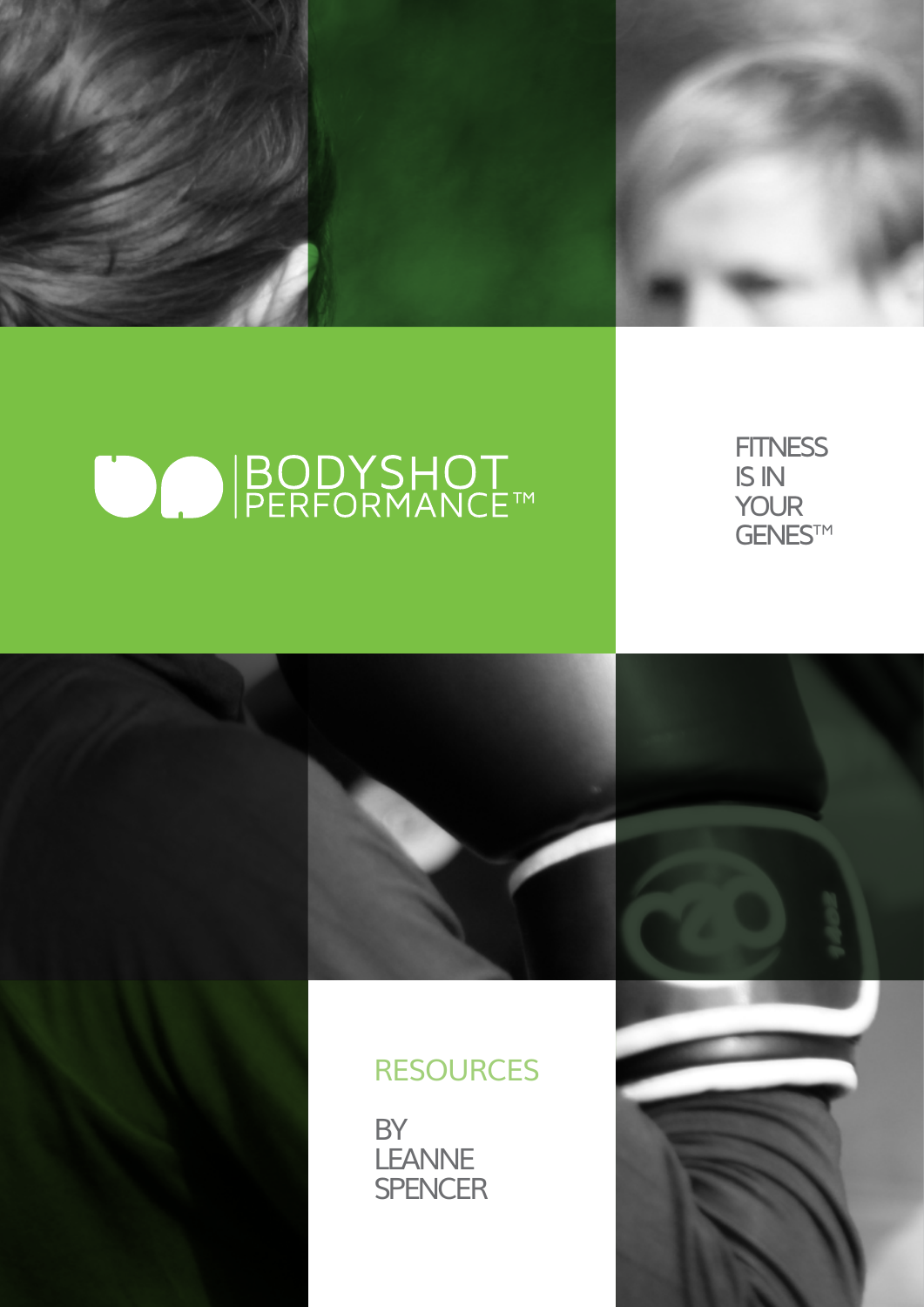## **7 MISTAKES PEOPLE MAKE WHEN STARTING EXERCISE**

Starting an exercise programme can be a daunting thing, and most people give up in the first few weeks. In this article I'll talk about the common mistakes that people make, and give you tips on how you can avoid them to ensure you make progress towards your goals, stay injury-free and keep motivated.

#### **Thinking you can do it alone**

Being unsure of what to do is one of the biggest mistakes we see. If you're uncertain about what you're doing, it's likely that it will lead to injury as a result of poor technique.

TIP: Hire a personal trainer or find a motivated exercise partner with some experience of training to help you.

**Under-appreciating how hard it can be at the start**

Starting an exercise programme can be very rewarding, but invariably the first few sessions are tough, no matter how fit you used to be.

TIP: Mentally prepare yourself. A great way to do this is to make a list of all the reasons you're starting exercise, and pin them up on the wall somewhere as a constant reminder. Perhaps include a photo of a fitter or slimmer you if that's your goal.

#### **Ignoring nutrition**

Exercise is just one part of the equation when it comes to health and fitness. Optimising your nutrition will pay huge dividends when it comes to weight management, injury prevention and general good health.

TIP: Keep a food diary. You will be surprised by some aspects of it, and it's a good first step towards introducing changes.

#### **Overdoing it**

It's laudable when someone makes the decision to start exercising, but pacing and gradual progression is vital to success. All too often we hear about people who've gone too hard too soon and are either injured or completely put off.

TIP: Start slowly and build up from there. Work with a trainer who can plan your training for you, or if you're going it alone, try and end each session thinking you could have done more and work upwards from there.

### **Neglecting to stretch**

Stretching is crucial after every workout. Most of us have desk jobs, which encourages poor posture, so our muscles are short and tight. Exercise can have the same effect, so stretching afterwards is very important.

TIP: Schedule in 5-10 min-

utes of each day to gently stretch, as well as post-workout. Consider doing some yoga at least once a week for longer, deeper, supervised stretches.

#### **Ignoring the bigger picture**

I mentioned earlier that exercise was only one part of the equation. Sleep, a balanced lifestyle, low stress, good hydration, meditation and time to yourself are all equally important for good health.

TIP: Take some time to think about how those things balance up in your life, and identify where you could make changes. Start small.

Obsessing with the Garmin and other gadgets

Personalised fitness gadgets like Fit Bit, Garmin and the Nike bands are great if they encourage you to take an interest in your fitness, but sometimes they can distract from the pure pleasure of exercising.

**TIP:** If you use gadgets and monitoring devices, try not to look at them when exercising unless you have a good reason to. Download the data and examine it afterwards but don't let it distract you from the session itself.

Leanne Spencer @BodyshotPT